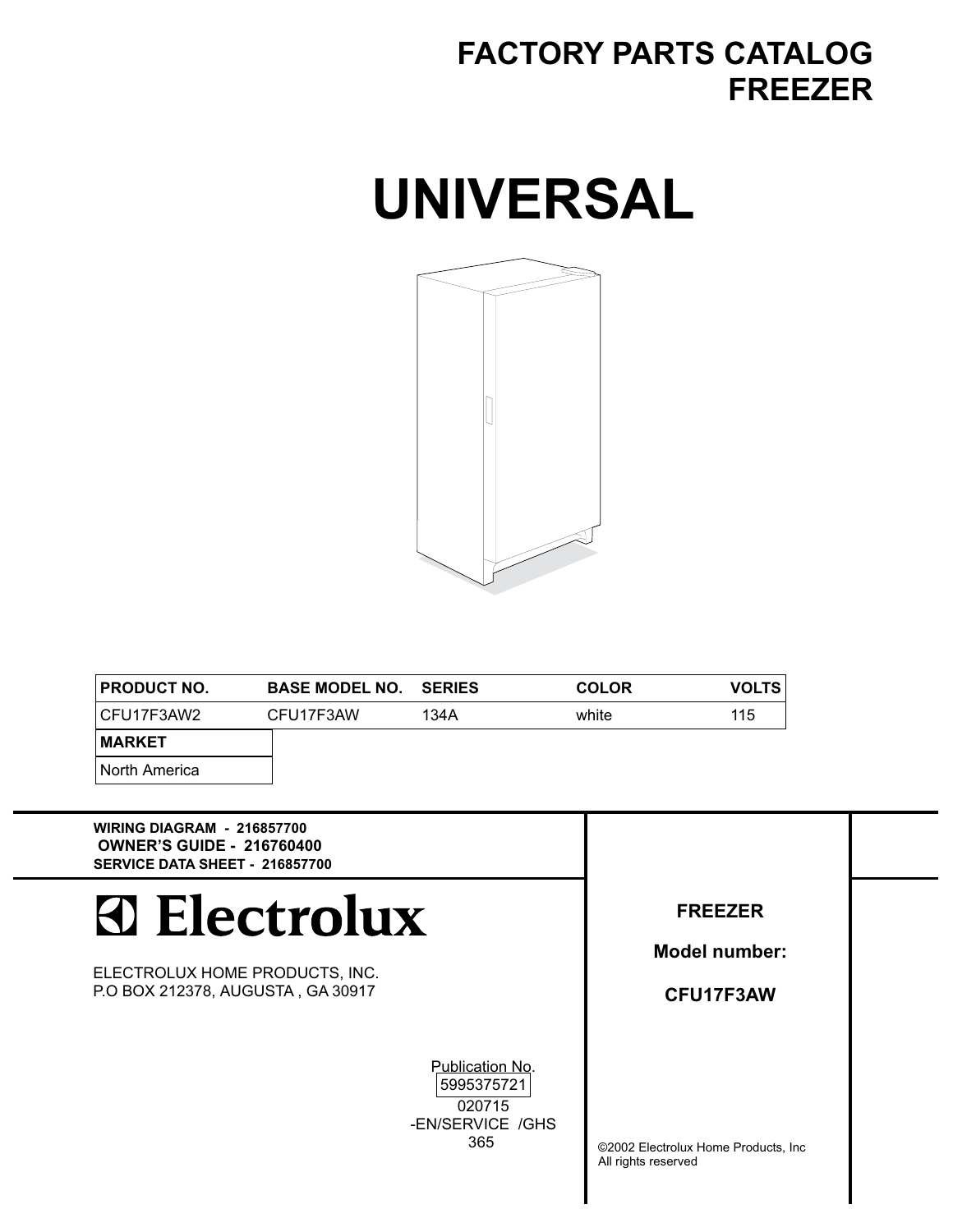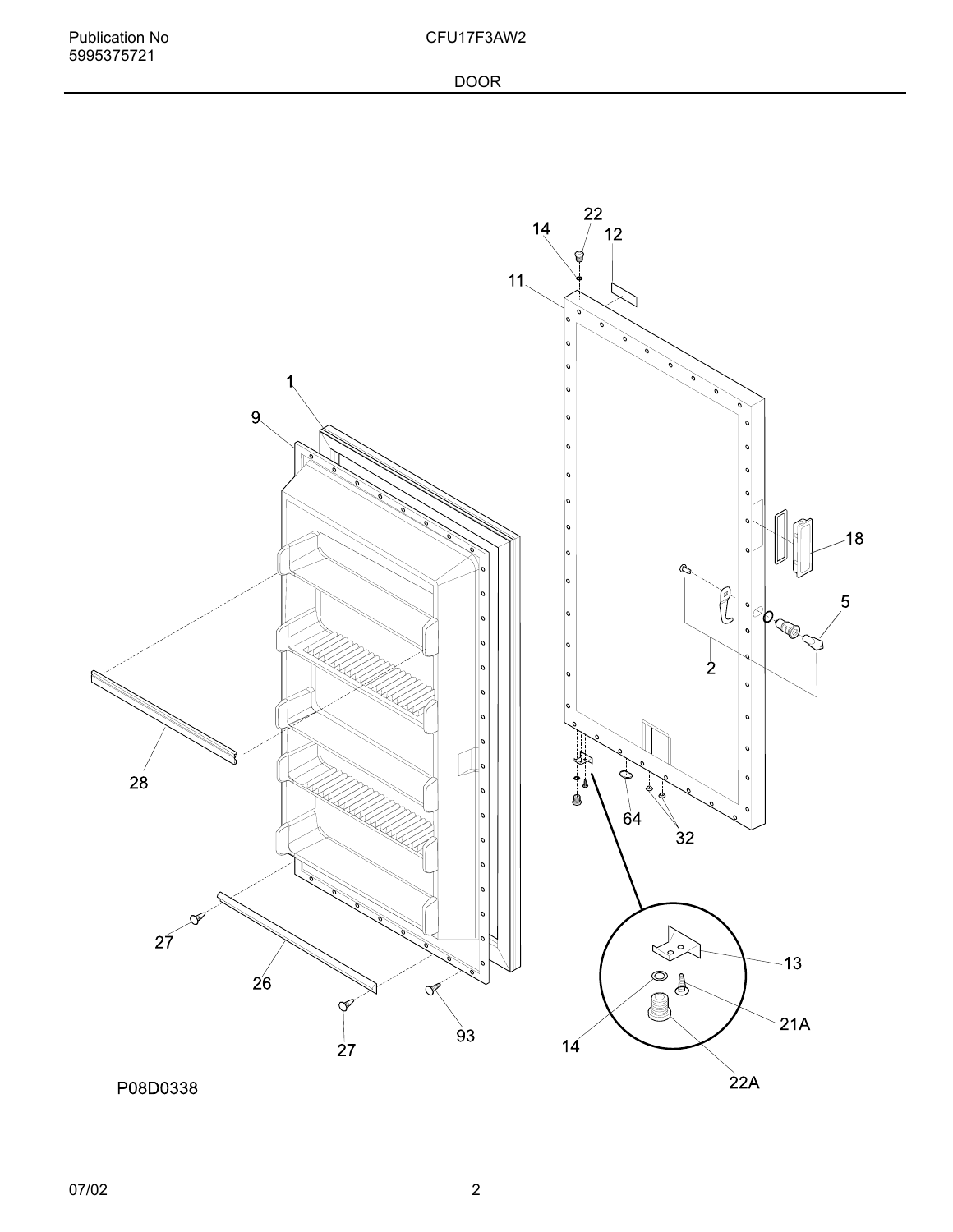#### DOOR

| POS. NO | <b>PART NO</b> | <b>DESCRIPTION</b>                                  |
|---------|----------------|-----------------------------------------------------|
| 1       | 216522309      | Gasket-door, white                                  |
| 2       | 5303925107     | Lock Assy                                           |
| 5<br>#  | 216702900      | Key,lock                                            |
| 9       | 216527803      | Panel-inner door, white, frzr                       |
| 11      | 216526500      | Panel-outer door, white                             |
| 12      | 216373000      | Frame-nameplate                                     |
| 13      | 08016354       | Door Stop                                           |
| 14      | 5303313518     | Washer, sealing                                     |
| 18      | 216140200      | Handle, recessed, white                             |
| 21A     | 08005520       | Screw-door stop mtg, flat hd metric, 4.0 x 0.7-19.7 |
| 22      | 5303925197     | Bearing                                             |
| 22A     | 216503200      | Bearing-hinge, btm                                  |
| 26      | 216524200      | Gasket, secondary                                   |
| 27      | 5303212828     | Clip, panel                                         |
| 28      | 216807700      | Rack-door, wide                                     |
| 32      | 5309950074     | Valve-breather                                      |
| 64      | 216403700      | Plug-button, door base                              |
| 93      | 5303161215     | Screw                                               |
|         |                |                                                     |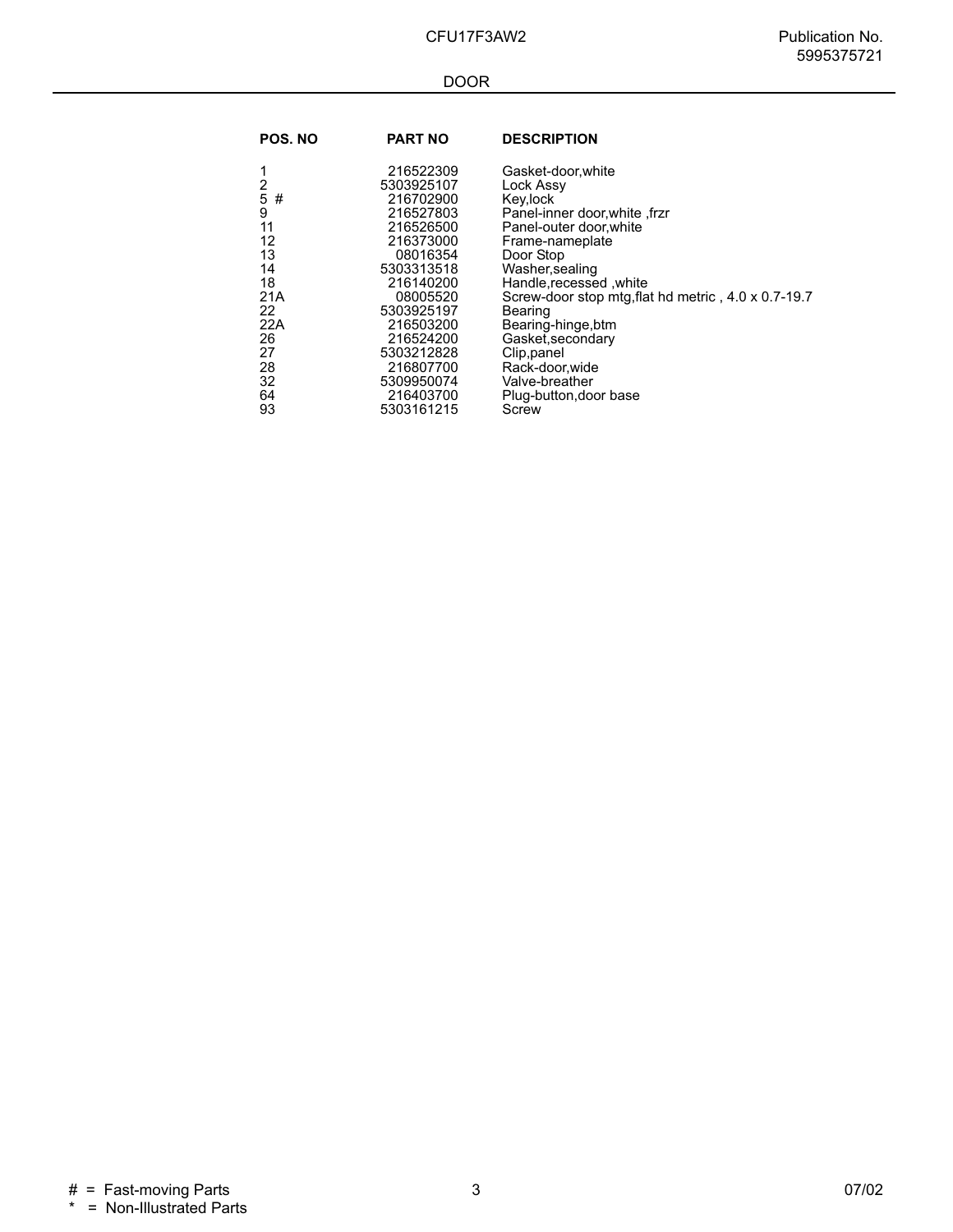

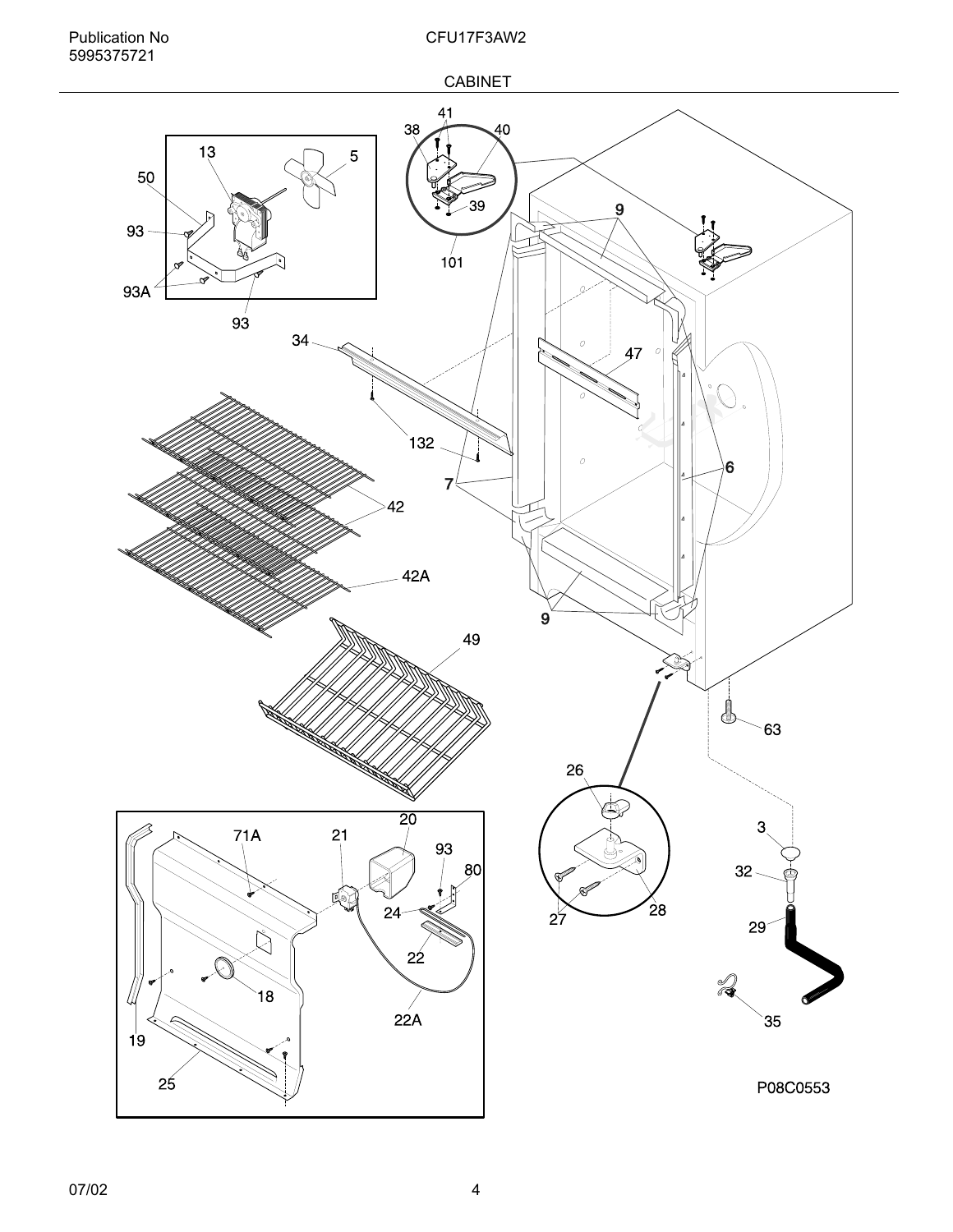#### CABINET

| <b>POS. NO</b>                                                                                                                                                                                                     | <b>PART NO</b>                                                                                                                                                                                                                                                                                                                                                                                                                                                             | <b>DESCRIPTION</b>                                                                                                                                                                                                                                                                                                                                                                                                                                                                                                                                                                                                                                                                                                                                                                                            |
|--------------------------------------------------------------------------------------------------------------------------------------------------------------------------------------------------------------------|----------------------------------------------------------------------------------------------------------------------------------------------------------------------------------------------------------------------------------------------------------------------------------------------------------------------------------------------------------------------------------------------------------------------------------------------------------------------------|---------------------------------------------------------------------------------------------------------------------------------------------------------------------------------------------------------------------------------------------------------------------------------------------------------------------------------------------------------------------------------------------------------------------------------------------------------------------------------------------------------------------------------------------------------------------------------------------------------------------------------------------------------------------------------------------------------------------------------------------------------------------------------------------------------------|
| 3<br>5<br>6<br>7<br>#<br>9<br>13<br>18<br>19<br>20<br>21<br>22<br>22A<br>24<br>25<br>26<br>27<br>28<br>29<br>32<br>34<br>35<br>38<br>39<br>40<br>41<br>42<br>42A<br>47<br>49<br>50<br>63<br>71A<br>80<br>93<br>93A | 216503100<br>216325600<br>216604200<br>216603700<br>216603300<br>216690400<br>216707200<br>216204900<br>216230300<br>216715200<br>216823500<br>5303916855<br>5300052943<br>216737100<br>216503300<br>5303205738<br>216247400<br>216313500<br>5308005500<br>216816203<br>216273000<br>216808900<br>5303294372<br>216809000<br>5303001479<br>216458400<br>216458200<br>216661600<br>216278900<br>216394000<br>216396900<br>216347500<br>06594601<br>5303161215<br>5303302760 | Screen-drain<br>Fan Blade<br><b>Breaker Kit w/corners</b><br>Breaker Kit w/corners, lock catch<br>Breaker Kit w/corners, 32", top or bottom<br>Motor-fan<br>Knob-control cold<br>Gasket, evap cover<br>Cover, temp control<br>Control-temperature<br>Clamp,cap tube , cold control<br>Tube, sensor sleeve, plastic, clear<br>Screw-clamp, truss hd cr , control<br>Cover-evaporator<br>Ramp,closer, door<br>Screw-hinge,cr, 1/4-20 x 1.000, btm<br>Hinge-bottom<br>Hose-drain<br>Drain<br>Shield-light<br>Clip, drain hose<br>Hinge-upper<br>Nut-insert, hinge<br>Cover-hinge<br>Screw-hinge mtg, hex hd, 1/4-20 x 0.875<br>Shelf, 14.50x27.88, WH<br>Shelf, 12.50x27.88, white<br>Baffle-plate<br>Trivet<br>Bracket-motor mtg fan<br>Foot-adjustable<br>Screw, quadrex<br>Bracket, control<br>Screw<br>Screw |
| 101                                                                                                                                                                                                                | 216835200                                                                                                                                                                                                                                                                                                                                                                                                                                                                  | Kit-top hinge                                                                                                                                                                                                                                                                                                                                                                                                                                                                                                                                                                                                                                                                                                                                                                                                 |
| 132                                                                                                                                                                                                                | 5303283898                                                                                                                                                                                                                                                                                                                                                                                                                                                                 | Screw, 6-20AB x 3/8                                                                                                                                                                                                                                                                                                                                                                                                                                                                                                                                                                                                                                                                                                                                                                                           |
| $^\star$                                                                                                                                                                                                           | 216795404                                                                                                                                                                                                                                                                                                                                                                                                                                                                  | <b>Energy Guide</b>                                                                                                                                                                                                                                                                                                                                                                                                                                                                                                                                                                                                                                                                                                                                                                                           |
| $\star$                                                                                                                                                                                                            | 09948773                                                                                                                                                                                                                                                                                                                                                                                                                                                                   | Insulation, drain tube                                                                                                                                                                                                                                                                                                                                                                                                                                                                                                                                                                                                                                                                                                                                                                                        |
| $\star$                                                                                                                                                                                                            | 216502400                                                                                                                                                                                                                                                                                                                                                                                                                                                                  | Grommet-shelf mtg                                                                                                                                                                                                                                                                                                                                                                                                                                                                                                                                                                                                                                                                                                                                                                                             |
| $\star$                                                                                                                                                                                                            | 5303305324                                                                                                                                                                                                                                                                                                                                                                                                                                                                 | Paint, touch-up, white                                                                                                                                                                                                                                                                                                                                                                                                                                                                                                                                                                                                                                                                                                                                                                                        |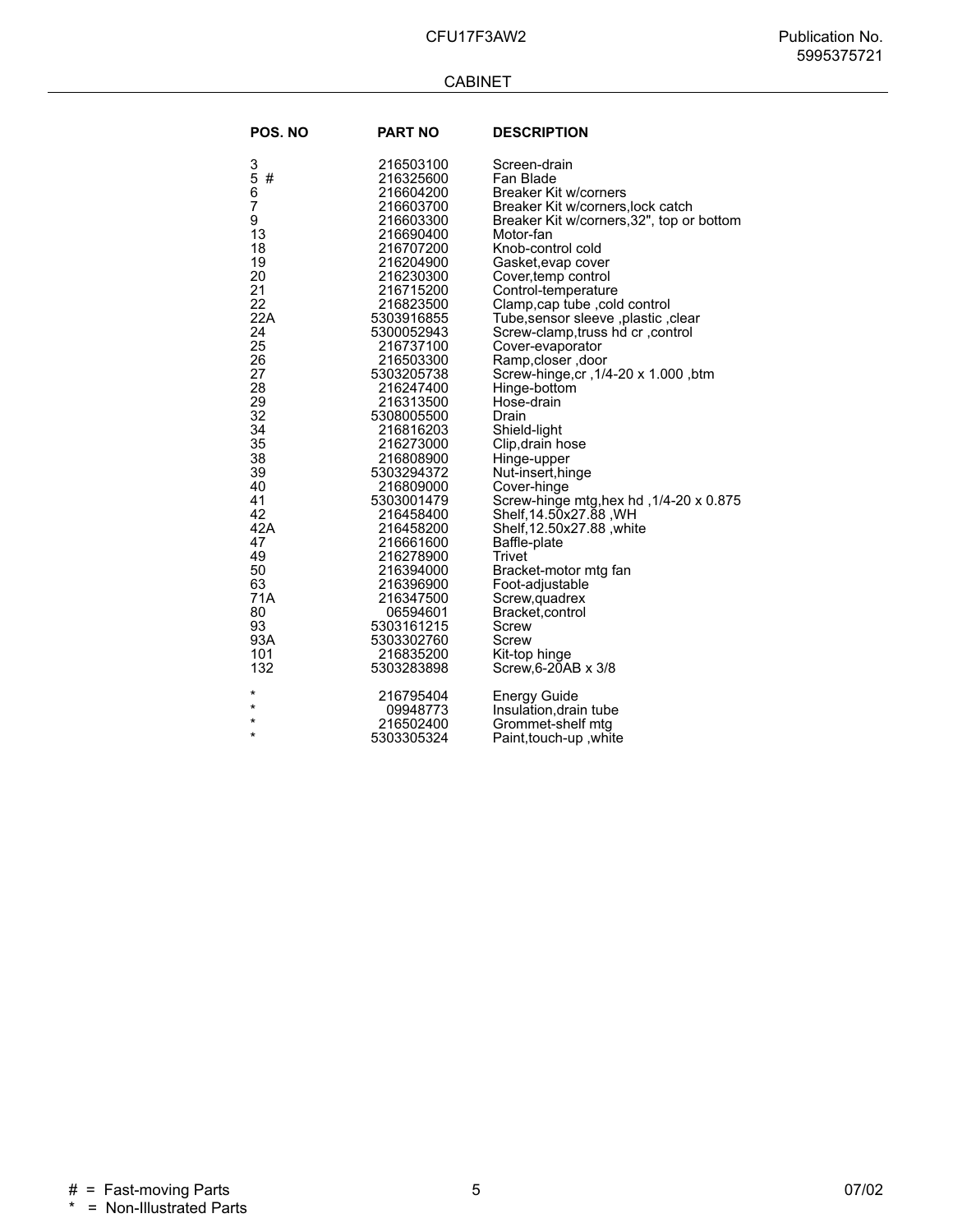

P08S0329